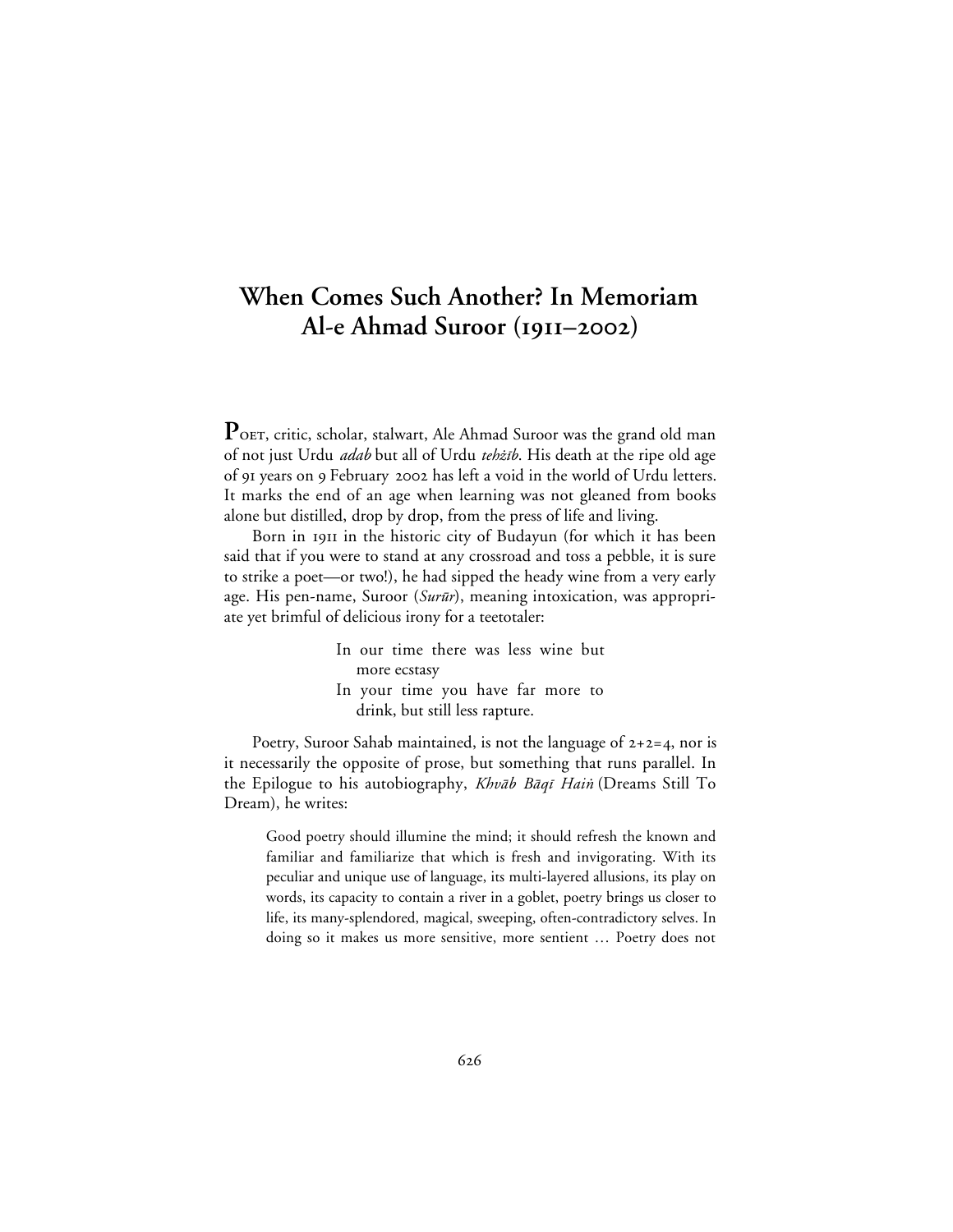bring about revolutions; it creates the right environment for upheavals in the mind. It is not a sword, but a lancet.<sup>1</sup>

Suroor Sahab's own poetry had none of the wild passion and rebellion that marked much of the poetry of Urdu progressive writers, especially the poetry written in free-verse. Like beauty, he believed, poetry too had a thousand faces. In contrast to his vastly erudite and extremely scholarly critical writings, his *ghazals* and *nazms* have a sweet simplicity and a melodious, distinctly non-cerebral quality. Where his scholarly work is written from the head and appeals to reason and good sense and learning, his poetry is written from the heart. It is insightful, instinctive, and completely inornate. However, despite early critical and popular acclaim, he has left behind only three collections and a fourth, as yet unpublished, entitled  $La\ddot{\varepsilon}$  (Mot), as against a pile of prose writings. Why would a man so enthralled by the magic of words, so enraptured by the "rhythmical creation of beauty," be so circumspect? In his own words:

> Yes, I have kept lambent the flame of my longing Knowing full well the hopelessness of desire.

Suroor Sahab's poetry enriched his criticism and his criticism nourished his poetry. Both were rooted in his vast and varied reading of Indian and Western literatures. Single-handedly, Suroor Sahab took the Urdu writer as also the Urdu critic out of his self-referential web and taught him to work not in isolation but in tandem with the great literatures of the world. Among his contemporaries he was the most balanced, moderate yet farseeing. He wanted to go forward and experiment, taking along all that was the best and brightest from his own tradition, culture and values. A critic and writer—he always maintained—should never be put into neat pigeonholes such as progressive, Marxist, realist, surrealist or whatever happened to be the latest critical theory in the West. In Khvab Bāqī Hai*n*, he says:

The use of literary terms is inevitable in literary criticism. However, a critic's language must, at all times, be accessible and unpretentious. Criticism takes the help of science but it is not a science; it is a branch of litera-

 <sup>1</sup> <sup>1</sup>Al-e Ahmad Surūr, Khvāb Bāqī Hain (Aligarh: Educational Book House, 2000), p. 334. Further references to this work appear in the text.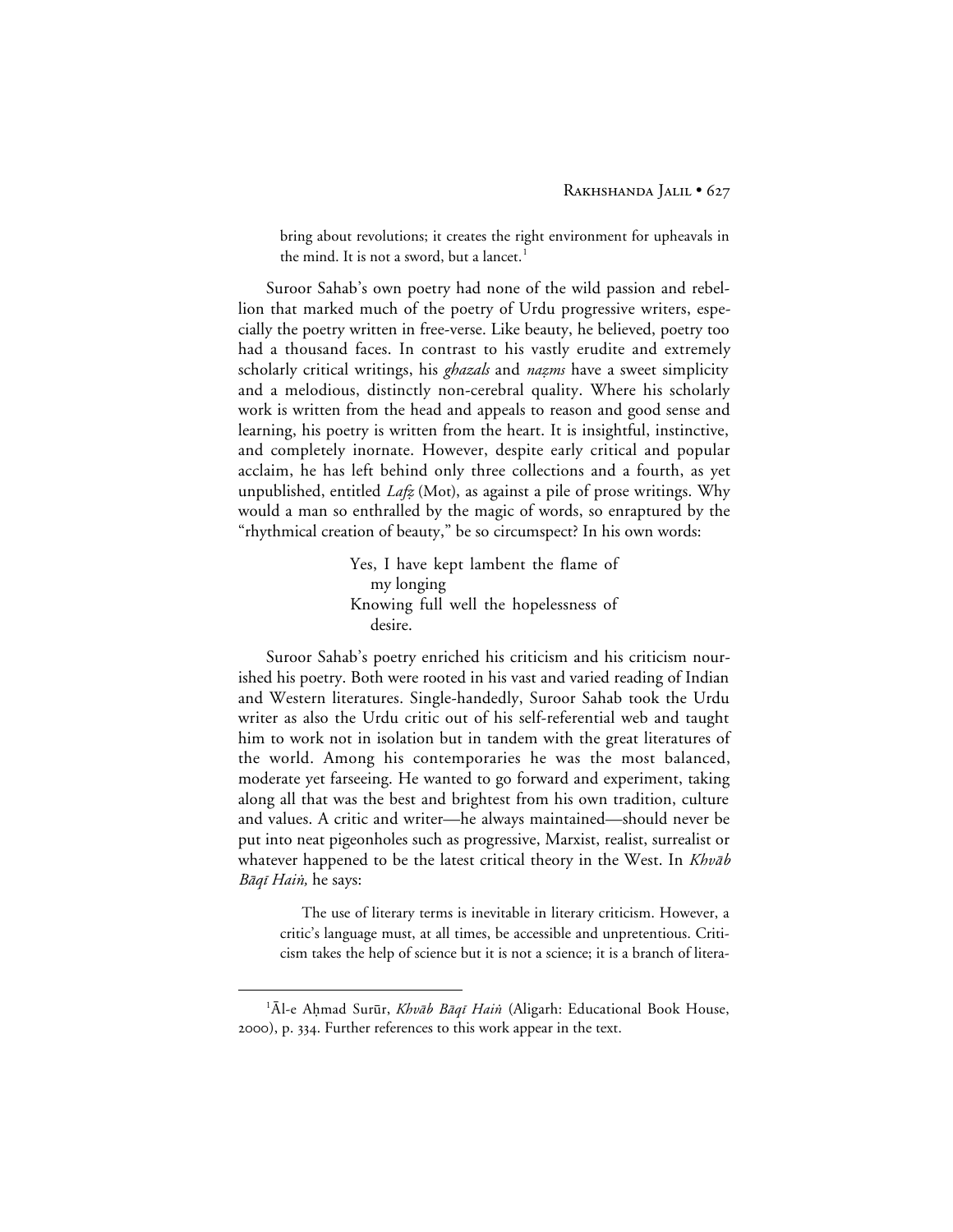## 628 • THE ANNUAL OF URDU STUDIES

ture. It need not be the professional pursuit of university dons, nor an industry that caters to a limited group. Nor is its purpose solely to provide mental stimulation to a distinct circle of individuals. At its best, it ought to nurture the mind and inculcate a respect for human values. (*ibid.*)

Tanqīdī Ishārē (Critical Signposts), his first collection of critical writing published in 1942, was followed in quick succession by Na'e aur Purānē Čirāgh (New and Old Lamps), 1946, Tanqīd Kyā Hai (What is Criticism) 1947, Adab aur Nazariya (Literature and Perspective) 1954, Jadīdiyat aur Adab (Modernism and Literature) 1967, Nazar aur Nazariya (Sight and Insight) 1973, and *Masarrat sē Bașīrat tak* (From Pleasure to Insight) 1974, thus earning him a formidable reputation as one of the most well-regarded voices to emerge from the Urdu-speaking world. Some of his other significant writings include: Iqbāl aur Unkā Falsafa (The Philosophy of Iqbal) 1977; Iqbāl: Nazar aur Shā'irī (Iqbal: His Vision and Poetry) 1978; Urdū aur Hindustānī Theżīb (Urdu and Indian Culture) 1985; Urdū mēn Dānishvarī kī Rivāyat (The Intellectual Tradition in Urdu) 1985; Iqbāl, Faiz aur Ham (Iqbal, Faiz and Us) 1985; Iqbāl kī Ma'naviyat (The Relevance of Iqbal) 1986; Kuč<sup>h</sup> Khutbē, Kuč<sup>h</sup> Maqālē (Some Addresses Some Articles) 1996; Dānishvar Iqbāl (Iqbal The Intellectual) 1996; Fikr-e Röshan (The Illumined Intellect) 1995; Pehčān aur Parakh (Identification and Investigation) 1996; Urdū Tehrīk (The Urdu Movement) 1999; and *Afkār kē Diyē* (The Lamps of the Mind) 2000.

From 1958 to 1974 he was Professor and Head of the Department of Urdu at Muslim University, Aligarh. These were his most fruitful years. He loved to teach, to give freely of all that he himself knew and cherished. Apart from a brief stint as Visiting Professor at the University of Chicago, he worked untiringly for the Anjuman Taraqqi-e Urdū, the Sahitya Akademi and the government-sponsored Board for the Promotion of Urdu. This was followed by a Fellowship at the Institute of Advanced Studies, Shimla, and his last office as Director, Iqbal Institute at the University of Kashmir. His most valued contribution remains in the field of Iqbāliyāt. At a time when Iqbal was reviled in India as the antinational, pro-Pakistan poet, Suroor Sahab brought the focus back on Iqbal the poet through several revisionist studies on him, the poet revered by many as a visionary touched by the celestial Muse.

Awards and encomiums followed in abundant measure: the Uttar Pradesh Urdu Akademi Award, 1954; Delhi Urdu Akademi Award, 1973; Sahitya Akademi Award, 1974; a gold medal by the President of Pakistan for services to Urdu literature in 1978; Ghalib Modi Award, 1982; topped